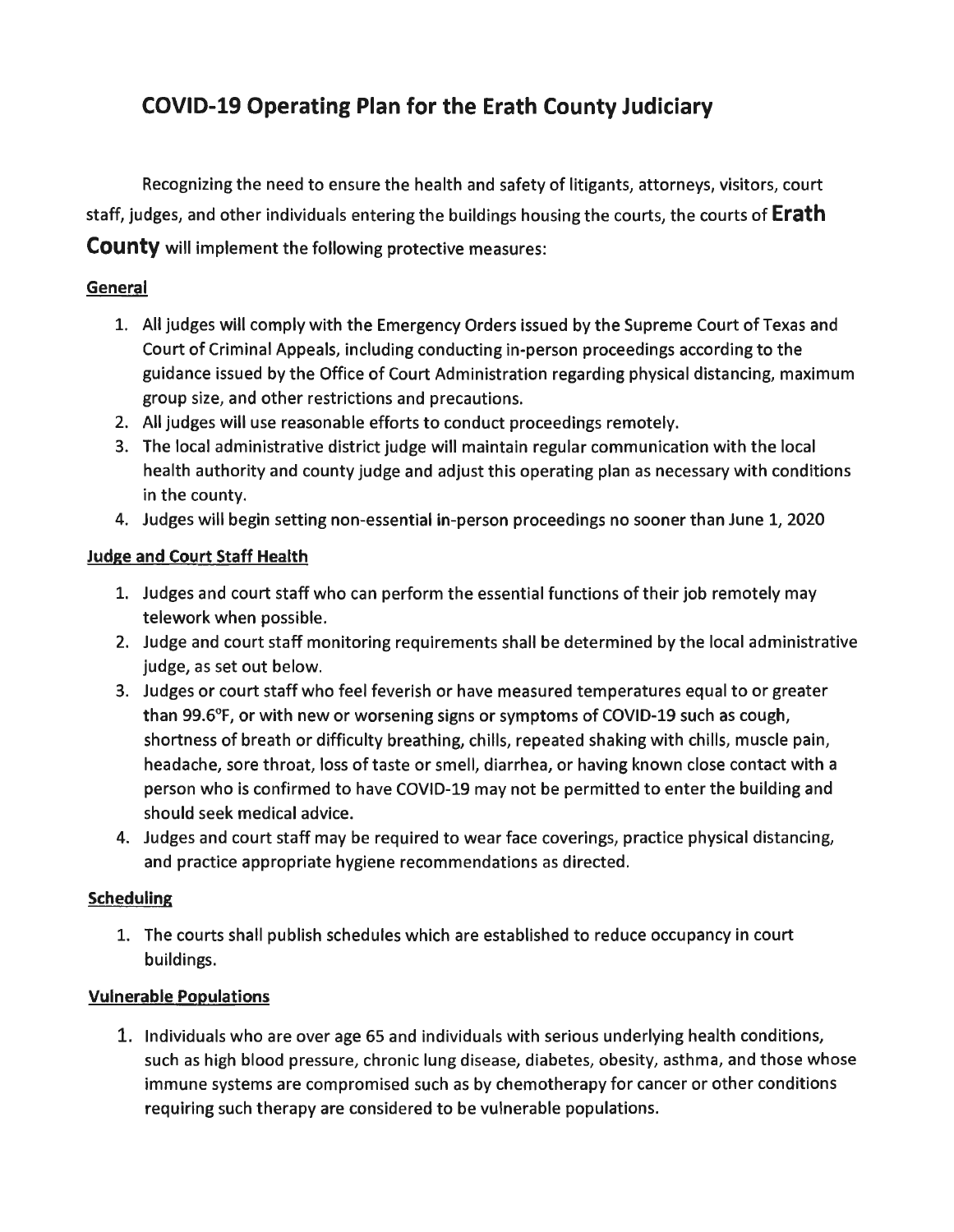- 2. Each judge will include information on orders setting hearings, dockets notices, and in other communications notifying individuals who are in vulnerable populations of the ability to contact the court to identify themselves as a vulnerable individual and receive accommodations. A notice with this information will be posted on the courts' websites and in conspicuous locations around the court building.
- 3. Vulnerable populations who are scheduled for court will be accommodated on a case by case basis.

#### **Physical Distancing**

- 1. All persons not from the same household who are permitted in the court building will be required to maintain adequate physical distancing of at least 6 feet.
- 2. The maximum capacity of the courtroom will be monitored and enforced by court staff.
- 3. In each courtroom, the counsel tables, witness stand, judge's bench, and clerk, court reporter, and bailiff seating have been arranged in such a way so that there is physical distancing of at least 6 feet between each space.

#### **Hygiene**

- 1. Hand sanitizer dispensers have been placed at multiple places throughout court buildings.
- 2. The Department of State Health Service's "Stop the Spread of Germs Flyer" has been posted in multiple locations on each floor of the court building.

#### **Screening**

- 1. When individuals attempt to enter the court building, court security officers may ask the individuals if they are feeling feverish; have a cough, shortness of breath, or difficulty breathing; or have been in close contact with a person who is confirmed to have COVID-19. Individuals who indicate yes to any of these questions may be refused admittance to the court building.
- 2. Inmates being transported from the jail to the court building will be screened for symptoms of COVID-19 and may have their temperature taken prior to transport. Inmates with symptoms or a temperature equal to or above 99.6°F may not be transported to the court building.

#### **Face Coverings**

- 1. All individuals entering the court building may be required to wear face coverings at all times.
- 2. Individuals will be encouraged to bring cloth face coverings with them, but if the individual does not have a cloth face covering, a disposable face mask may be provided if the supply is available.

## **Cleaning**

- 1. Court building cleaning staff will clean the common areas of the court building so that common spaces are cleaned at least every 4 hours.
- 2. Court building cleaning staff will clean the courtrooms between morning and afternoon proceedings, and at the end of each day the courtroom is used.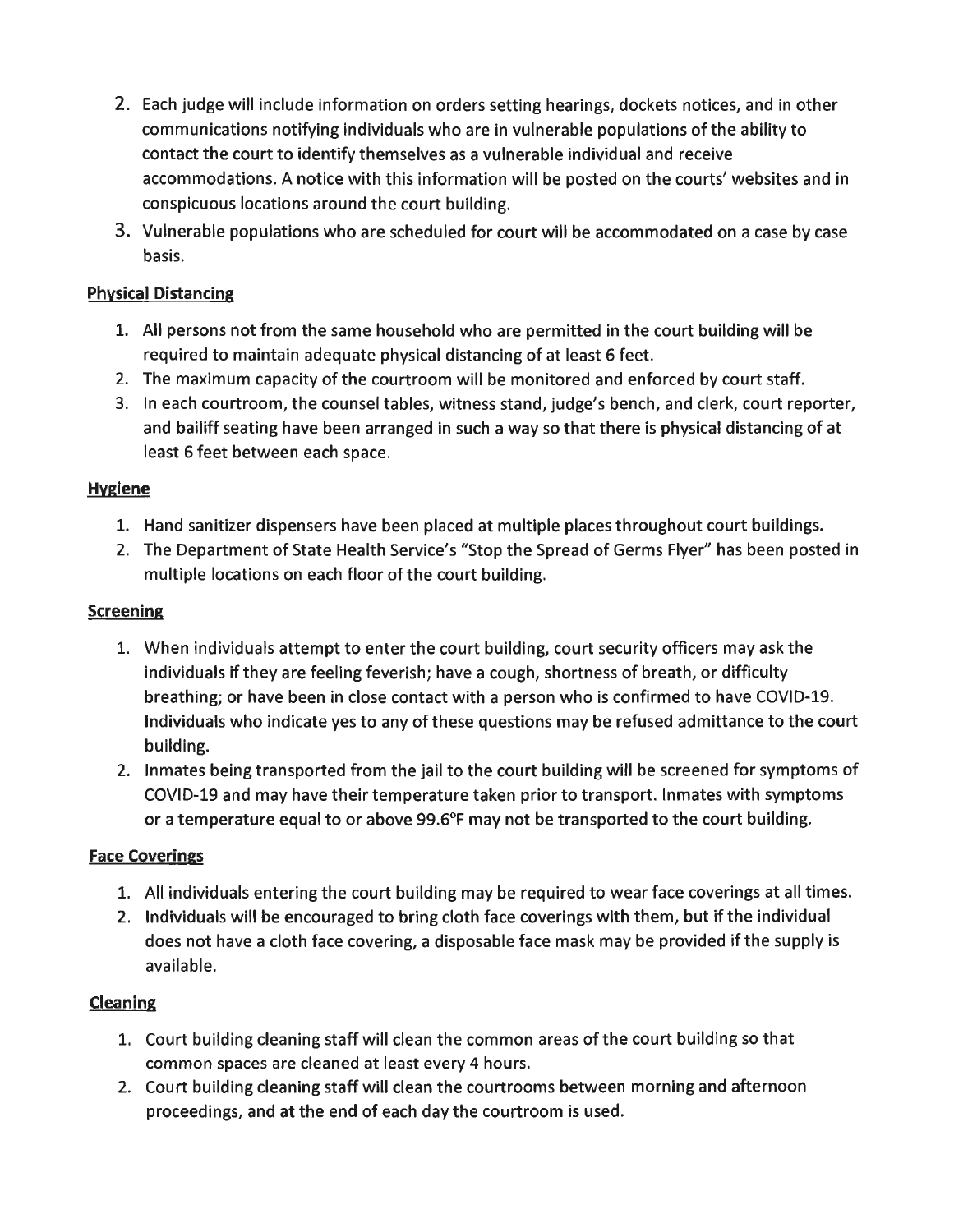- 3. Court building cleaning staff shall be provided cleaning supplies shown to be effective with this coronavirus.
- 4. Court building cleaning staff shall be trained on proper cleaning techniques and provided appropriate personal protective equipment.

I have attempted to confer with all judges of courts with courtrooms in the court building regarding this Operating Plan. In developing the plan, I consulted with the local health authority and county judge, documentation of which is attached to this plan. I will ensure that the judges of courts with courtrooms in the court building covered by this Operating Plan conduct proceedings consistent with the plan.

Date: 5/11/20

Local Administrative District Judge